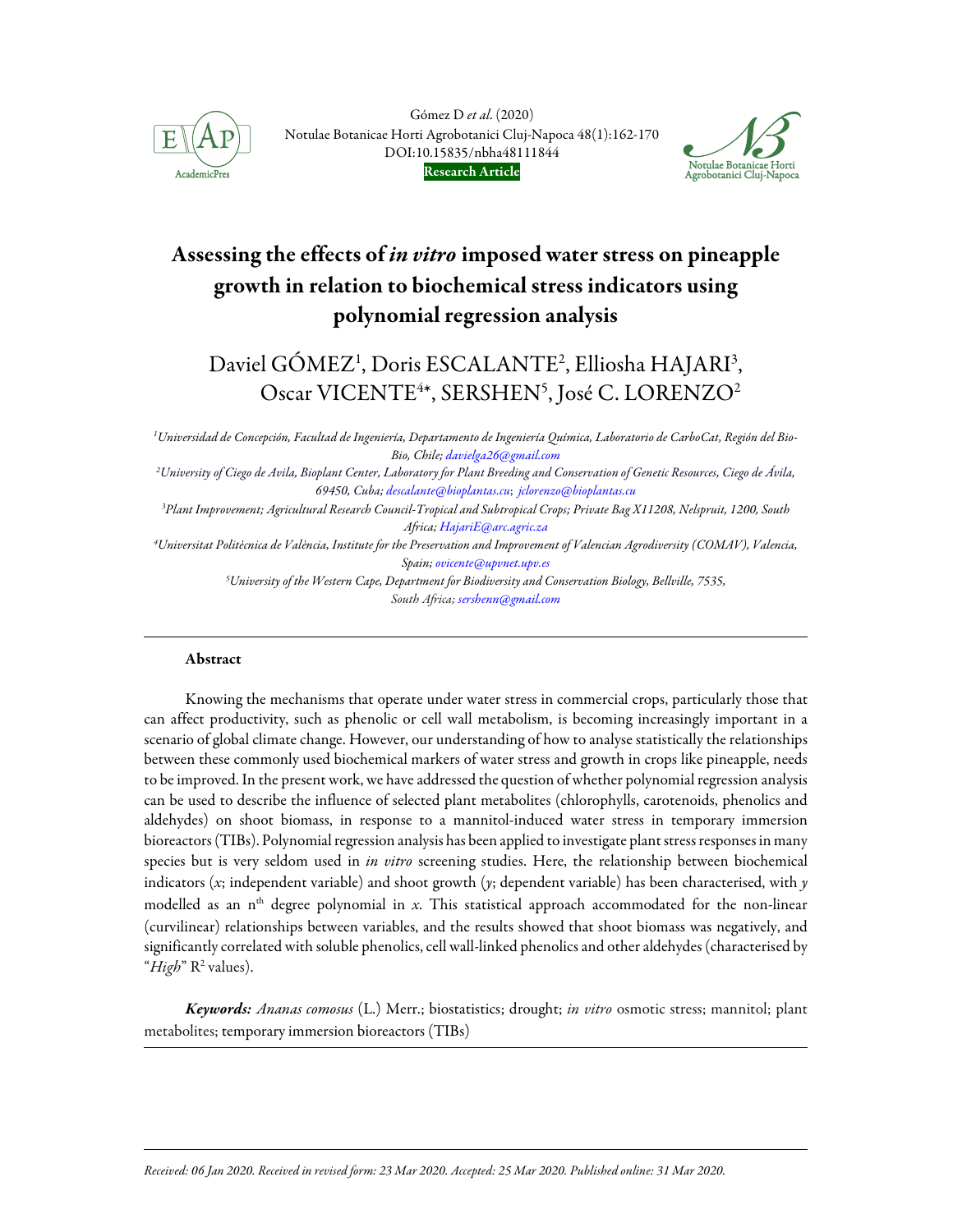## Introduction

Statistical tools can outline trends in biological data sets. Regression analysis is used as a predictive tool to investigate the relationship between a dependent and an independent variable, with linear regressions being the most common type of analysis. However, when the collected data are non-linear (or curvilinear), polynomial regressions are performed. This is often the case for many biological processes in plants (see references below). For polynomial regressions, the relationship between the independent variable  $x$  and the dependent variable y is modelled as an n<sup>th</sup> degree polynomial in x. In order to validate the strength of the model, the coefficient of determination is calculated. The coefficient of determination is the square of the correlation coefficient, also known as "R". The R<sup>2</sup> values range from 0 (indicating a poor fit) to 1 (indicative of the best fit, or relationship, between the two factors) (Ivanov, 1989).

Polynomial regression models have a wide range of applications and have been used in engineering, computer science, human resource management, urban planning, health sciences, and many other fields (Ivanov, 1989). In the context of plant sciences, polynomial regression analysis has been extensively applied in studies investigating the response of plants to varied stress conditions. Fernández et al. (2002) used polynomial adjustment of log-transformed data to show that water stress altered the developmental response of two desert grass species, with leaf area ratio being the most prominent factor affected. Similarly, Vieira et al. (2019) used polynomial regression analysis in modelling the gas exchange behaviour of melon exposed to water stress. Wijewardana et al. (2019) showed that polynomial regressions could be employed to model the germination of soybean seeds exposed to water stress. A novel application was described by Runeckles (1982), where polynomial regressions were applied to define the relative death rate of plants exposed to stresses. Polynomial regressions were also used to investigate the effect of sub-acute high temperature on ovule and pollen development in tomato (Peet *et al.*, 1997), the effect of high temperature on photosynthetic processes in a forest ecosystem (Peet et al., 1997; Hüve et al., 2019), or to model the effect of excess ammonium fertiliser in tomato (Barker, 1999). However, to the best of our knowledge, there are no published reports on the use of polynomial regression analysis to identify suitable biochemical indicators of stress tolerance in in vitro screen systems such as Temporary Immersion Bioreactors (TIBs). Hence, the current study reports on the characterisation of pineapple plants responses to mannitol (to mimic water stress) in TIBs, in relation to established stress biomarkers, such as the levels of chlorophyll a and b, carotenoids, phenolics (soluble, cell walllinked and exuded into the medium) and aldehydes, and the fresh mass of the shoots produced. The empirical data used for the analyses emanates from a previously published study by our group (Gómez et al., 2017).

### Materials and Methods

## Plant material and in vitro culture conditions

Pineapple crowns were collected from plants grown in the field (cv. 'MD2') as per Daquinta and Benegas (1997). Upon receipt in the laboratory, the crown leaves were removed, and the stem was washed with detergent and tap water to remove soil and other particles. The crown stem was then decontaminated by immersion in 1% (w/v) calcium hypochlorite for 10 min. Axillary buds, including a portion of basal tissue, were excised and placed onto initiation medium. Explants were cultured in 300 ml glass containers containing 5 ml of liquid culture medium per explant. The culture medium was comprised of MS (Murashige and Skoog, 1962) salts, 100 mg l<sup>-1</sup> myo-inositol, 0.1 mg l<sup>-1</sup> thiamine-HCl, 30 g l<sup>-1</sup> sucrose, 4.4 µM 6-benzyladenine (BA), and 5.3 μM naphthaleneacetic acid (NAA). After 45 d of growth, shoots were subcultured to promote multiplication of explants, in the same medium described above, except that it contained 9.3 μM BA and 1.6 μM NAA. Shoots were multiplied for six months, with plants being transferred to fresh medium every 45 d. Once a sufficient number of shoots were obtained, they were placed in TIBs according to Escalona et al. (1999), supplemented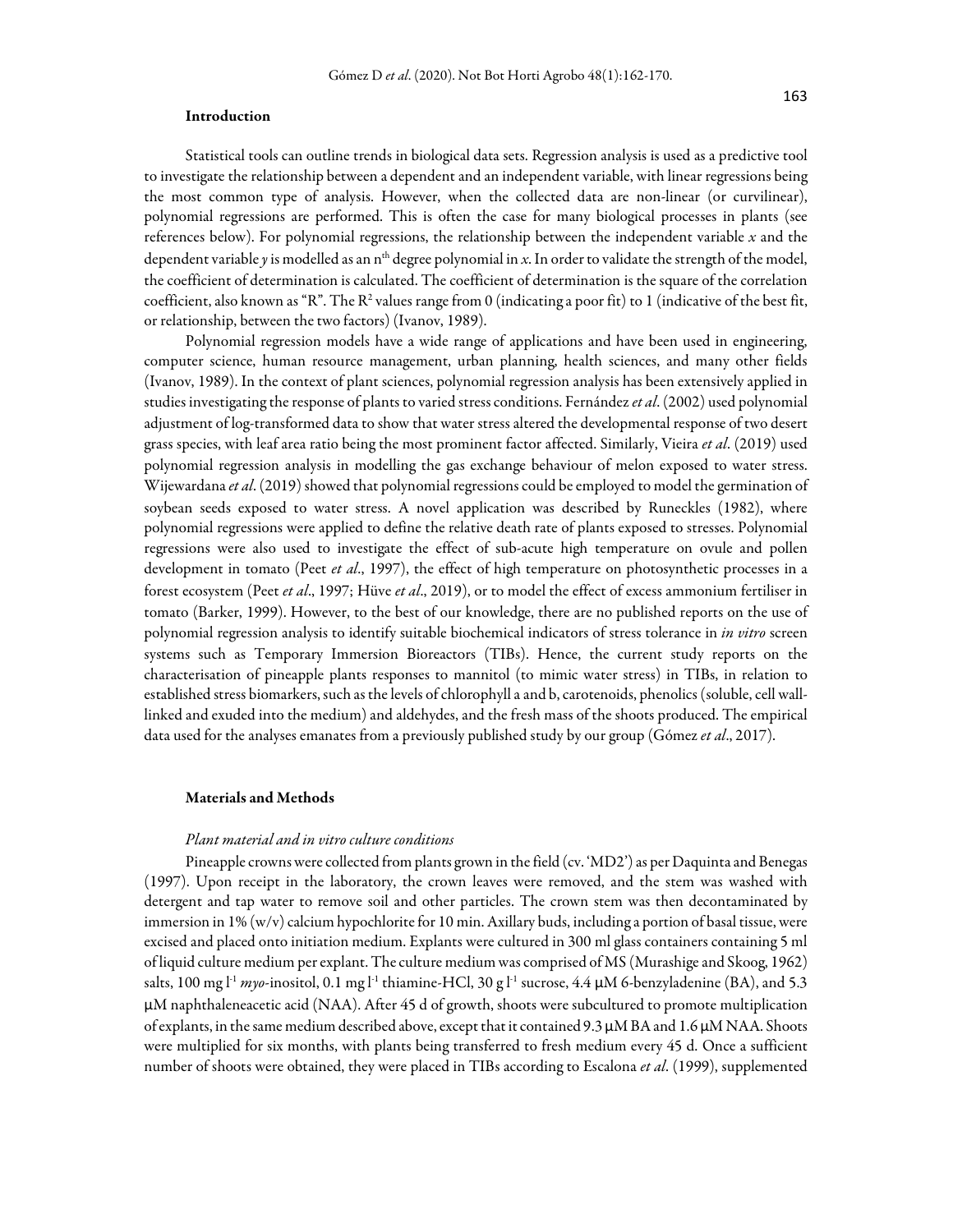#### 164

with 3.0 μM paclobutrazol. The TIBs were programmed to allow for immersion of plantlets into the culture medium for 2 min every 3 h for 30 d. Each TIB contained 200 ml of liquid medium with five explants per bioreactor.

Plants were exposed to varying levels of mannitol in TIBs (0, 50, 100, 150, and 200 mM). Each treatment was comprised of 3 bioreactors (5 explants per bioreactor). Cultures were maintained at 25 ± 1 °C; 80 μmol m<sup>-</sup> <sup>2</sup> s<sup>-1</sup> with fluorescent light and an 8-hour photoperiod.

## Measurement of stress indicators

Following 30 days of culture, shoot cluster fresh weight, and the levels of different biochemical stress markers were determined in the plant material. Total chlorophylls and carotenoids were extracted from plants with 5 ml acetone (80%, v/v). The samples were then centrifuged (12,000 rpm at 4 °C for 15 min). The absorbance of the supernatant was measured at 646.6 and 663.6 nm, and chlorophyll a and b contents were calculated as described in Porra (2002), whereas total carotenoid concentrations were determined from the absorbance of the samples at 470 nm, according to the method of Lichtenthaler (1987). A colourimetric method based on the Folin Ciocalteu reagent was used for extraction and quantification of phenolics (Gurr et al., 1992), and the results were expressed as mg chlorogenic acid equivalents per g fresh weight. Malondialdehyde (MDA) and other aldehydes were quantified based on the reaction with thiobarbituric acid (Heath and Packer, 1968). Phenolics excreted into the medium were also determined, using a modification of the Hoagland (1990) procedure: 0.5 ml of culture medium was mixed with 4.5 ml of distilled water and 0.5 ml of Folin Ciocalteau reagent (50% v/v). The mixture was stirred, the reaction was allowed to proceed for 5 min and 1 ml of a saturated sodium carbonate solution was added. The mixture was stirred again, left for 60 min, and the optical density was measured at 725 nm. The concentration of phenolics was determined using a calibration curve with chlorogenic acid as the standard.

#### Data analysis

Polynomial regression analyses were performed using Microsoft Excel. Each polynomial regression involved 15 (x, y) pairs (i.e. 5 mannitol concentrations; 3 TIBs per treatment). Determination coefficients (R<sup>2</sup>) obtained for  $y = ax^2 + bx + c$  used the *shoot fresh weight* as the dependent variable (y), whereas biochemical indicators represented the independent variables (x). The R<sup>2</sup> values were classified as "Low" from 0.2184 to 0.3870; "Medium" from 0.3870 to 0.5556; and "High" from 0.5556 to 0.7243. The following formula was used to define the three R<sup>2</sup> categories: (Max R<sup>2</sup> value observed – Min R<sup>2</sup> value observed) / 3.

## Results and Discussion

The current study investigated the application of polynomial regression analysis as a tool to define the response of pineapple plants to osmotic stress, applied in TIBs. The R<sup>2</sup> value represents a numerical statistical index that describes the goodness of fit of a regression model. In the present work,  $R^2$  was used to indicate what fraction of y variations occurred as a consequence of x variations (Ivanov, 1989). Figure 1 shows the analysis and determination coefficient ( $\mathsf{R}^2$ ) values corresponding to the independent variables chlorophyll a (panel A), chlorophyll b (B), carotenoids (C), soluble phenolics (D), and Figure 2 shows cell wall-linked phenolics (A), soluble phenolics in the culture medium (B), MDA (C) and other aldehydes (D). The results indicated that the soluble and cell wall-linked phenolics, and other aldehydes affected the changes in shoot biomass observed in response to osmotic stress (Figure 1D, Figure 2A, D). In this regard, 72.11% of the variations of pineapple shoot cluster fresh weight under mannitol stress correlated with changes in soluble phenolic levels ( $R^2 = 0.7211$ ; Figure 1D). The determination coefficient for this relationship was classified as "High".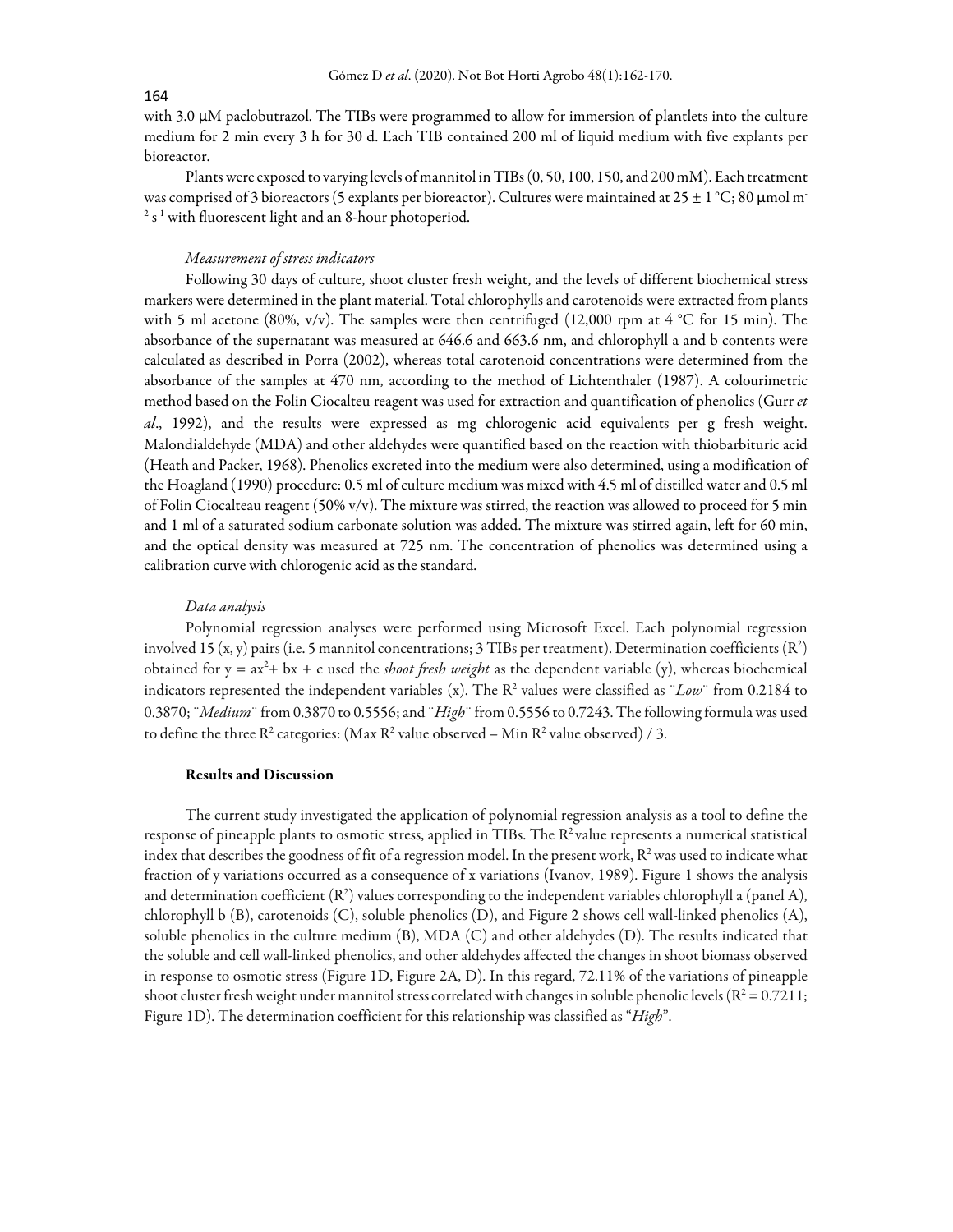

**Figure 1.** Determination coefficients ( $\mathbb{R}^2$ ) obtained in polynomial regressions analyses (Order 2:  $y = ax^2 + b$ bx + c; Microsoft Excel). The fresh weight of shoot clusters was the dependent variable (y), and chlorophyll a (A), chlorophyll b (B), carotenoids (C) and soluble phenolics (D), the independent variables.  $\mathbb{R}^2$  were classified as "Low" from 0.2184 to 0.3870; "Medium" from 0.3870 to 0.5556; and "High" from 0.5556 to 0.7243

The results showed that as the soluble phenolic content of shoots increased, shoot weight declined, in agreement with the trend detected in the empirical data. A similar trend was observed for cell wall-linked phenolics and other aldehydes, i.e. as the levels of these two metabolites increased, shoot mass was adversely affected. These two factors also generated "High"  $R^2$  values: 68.17% of shoot cluster weight variations were explained by modifications of cell wall-linked phenolic contents (Figure 2A), and 72.43% by increases in the levels of other aldehydes (Figure 2D).

"*Medium*" R<sup>2</sup> were recorded for carotenoid levels (R<sup>2</sup> = 50.95%, Figure 1C) and MDA contents (R<sup>2</sup> = 51.61%, Figure 2C). Changes in levels of chlorophylls a and b (Figure 1A, B), and soluble phenolics excreted into the culture medium (Figure 2B) did not appear to (mathematically) influence biomass of pineapple shoots in TIBs under osmotic stress, as the corresponding  $\mathbb{R}^2$  values were classified as "Low".

From our previous work (Gómez et al., 2017), it was established that exposure of pineapple shoots to mannitol above 50 mM for 30 days reduced the fresh weight of shoots with respect to the non-stressed controls; for example, the highest mannitol concentration tested (200 mM) decreased the multiplication rate by 59.7% and cluster fresh weight by 59.8%. From that study, several significant differences were found between the control and mannitol treatments using basic statistical analyses, namely one-way ANOVA and determination of 'overall coefficients of variation' (OCVs).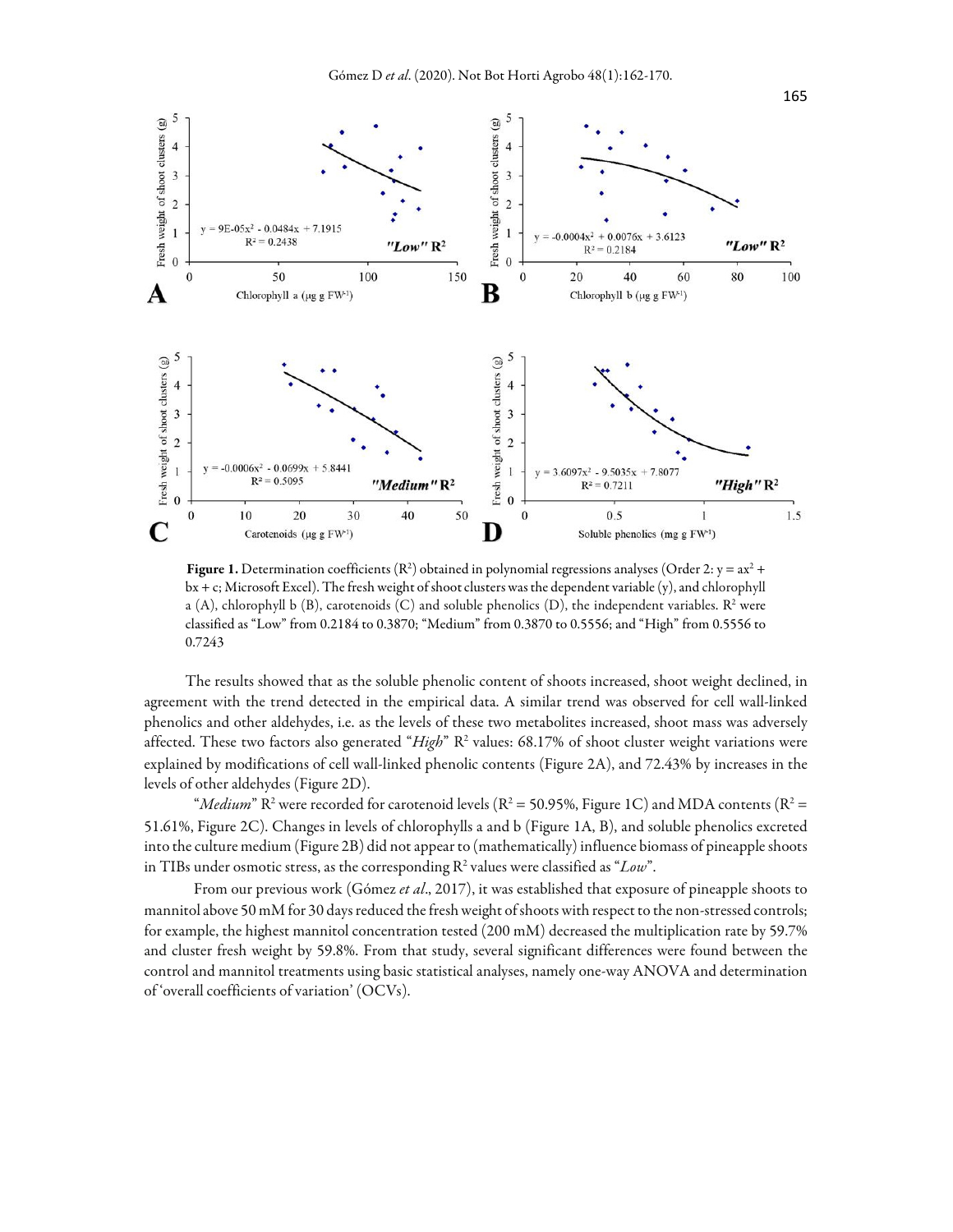

**Figure 2.** Determination coefficients ( $\mathbb{R}^2$ ) obtained in polynomial regressions analyses (Order 2:  $y = ax^2 + b$ bx + c; Microsoft Excel). The fresh weight of shoot clusters was the dependent variable (y), and cell walllinked phenolics (A), soluble phenolics in the culture medium (B), MDA (C) and other aldehydes (D), the independent variables.  $\mathbb{R}^2$  were classified as "Low" from 0.2184 to 0.3870; "Medium" from 0.3870 to 0.5556; and "High" from 0.5556 to 0.7243.

Applying the more precise and robust polynomial regression analysis, those data have been reanalysed, which allowed refining the conclusions of the previous study. To give just some examples, both chlorophyll b and shoot soluble phenolics contents increased in response to the osmotic stress applied; comparing the controls with the 200 mM mannitol treatment, this increase amounted to 1.5-fold for chlorophyll b contents (from 36.93 to 54.29 μg g<sup>-1</sup> fresh weight), and to 2.1-fold for soluble phenolics (from 430.15 to 904.03 μg g<sup>-1</sup> fresh weight). In both cases, the increments were statistically significant (one-way ANOVA, Tukey, p > 0.05), with 'medium' OCVs (Gómez et al., 2017). However, polynomial regression analysis clearly distinguished the two putative stress indicators, ruling out the use of chlorophyll b (with a ' $Low$ '  $\rm R^2$  value) as a reliable biochemical marker of osmotic stress in this specific experimental system, as compared to soluble phenolics, which showed a 'High' R<sup>2</sup> value. Similarly, the significant increase in cell wall-linked phenolics and 'other aldehydes' in response to mannitol-induced osmotic stress, showing 'low' OCVs (Gómez et al., 2017), were nevertheless strongly correlated ('High' determination coefficients,  $R^2$ ) with the variations of pineapple shoot cluster fresh weight.

The impacts of climate change are already causing detrimental effects on agricultural productivity as well as in natural ecosystems. Warmer temperatures accompanied by longer dry spells and changing rainfall patterns affect all phases of plant development. Access to sufficient amounts of water (of good quality) at the appropriate developmental stage represents one of the most critical factors determining plant growth (Hernández et al., 2015; Naik and Al-Khayri, 2016).

Plants have evolved complex mechanisms to mitigate the adverse effects caused by drought, with a general reduction in growth being the typical response (Avramova et al., 2015). This could occur as a result of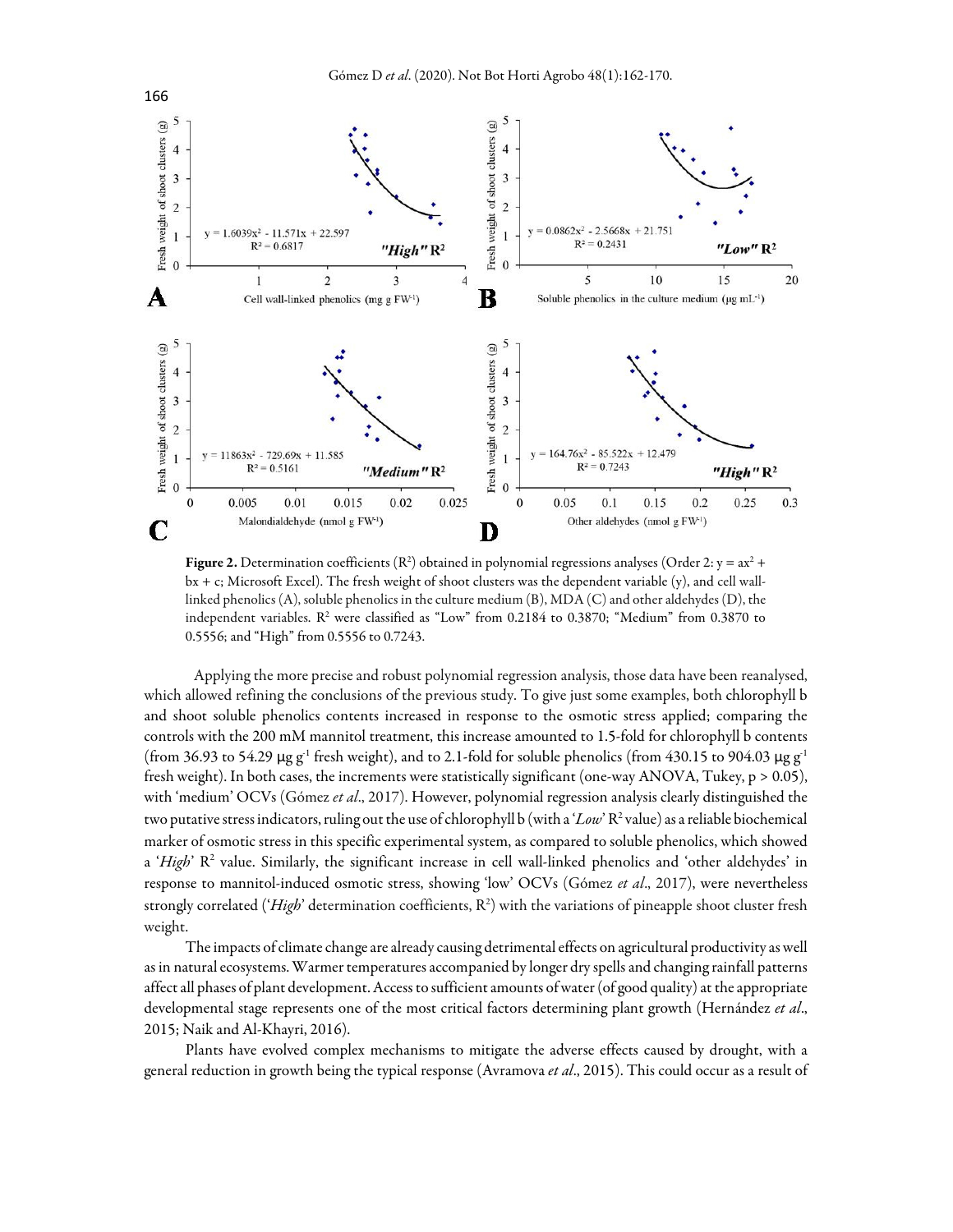changes in  $CO_2$  assimilation (Gindaba et al., 2004) and effects on water relations, such as relative water content (Galle et al., 2007), leaf turgor pressure (Schachtman and Goodger, 2008) or osmotic potential (Silva et al., 2010). Accompanying these physiological changes, alterations in the concentration of specific plant metabolites with protective functions have been detected. Since salt stress includes an osmotic component, as water deficit, similar groups of metabolites are affected by drought and salinity, including carbohydrate levels, starch content (Chao et al., 2006; Zaher-Ara et al., 2016), sugars and oligosaccharides (Anderson and Kohorn, 2001), antioxidants and enzymes (Avramova et al., 2016; Avramova et al., 2017). In particular, several compounds with protective properties have been identified, including proline (AbdElgawad et al., 2015; Zaher-Ara et al., 2016), genkwanin (Awasthi et al., 2016), tanshinone IIA (Zaker et al., 2015), steviol glycosides (Gupta et al., 2015), myo-inositol (Díaz-López et al., 2012), glycine-betaine (Quan et al., 2004), anthocyanin (Awasthi et al., 2016), and abscisic acid (Gurmani et al., 2007).

From our previous work (Gómez et al., 2017) and the present analysis of pineapple plants micropropagated in TIBs, the levels of soluble phenolics and other aldehydes can be defined as the most precise biomarkers of mannitol-induced osmotic stress; these two groups of compounds are known to play a role in plant responses to stress conditions. These results are in agreement with other published reports of studies conducted in different culture systems and with different plant species (Winkel-Shirley, 2002; Haghighi et al., 2012; Rivelli et al., 2012; Selmar and Kleinwächter, 2013; Boestfleisch et al., 2014; Hernández et al., 2015; Boestfleisch and Papenbrock, 2017). This observation provides evidence indicating that TIBs, in combination with regression analyses of biochemical stress indicators, are suitable systems to investigate plant responses to stress conditions.

#### Conclusions

The current study supports the use of polynomial regression analysis for comparing the relative importance of biochemical indicators of stress tolerance in in vitro screening studies. We recommend that this statistical approach be applied to other species and stressors to validate its utility for screening varieties for stress tolerance in vitro.

### Authors' Contributions

Conceptualization: OV, JCL; Data curation: DG, JCL; Formal analysis: JCL; Funding acquisition: OV, JCL; Investigation: DG, DE, JCL; Methodology: JCL; Project administration: JCL; Resources: OV, JCL; Supervision: EH, OV, S, JCL; Writing - original draft: DG, EH, OV, S, JCL; Writing - review and editing: OV. All authors read and approved the final manuscript.

#### Acknowledgements

This research received no specific grant from any funding agency in the public, commercial, or not-forprofit sectors. This research was supported by the Bioplant Centre (University of Ciego de Ávila, Cuba), the Universidad de Concepción (Chile), the Agricultural Research Council-Tropical and Subtropical Crops (South Africa), the Universitat Politècnica de València (Spain), and the South African Technology Network (South Africa).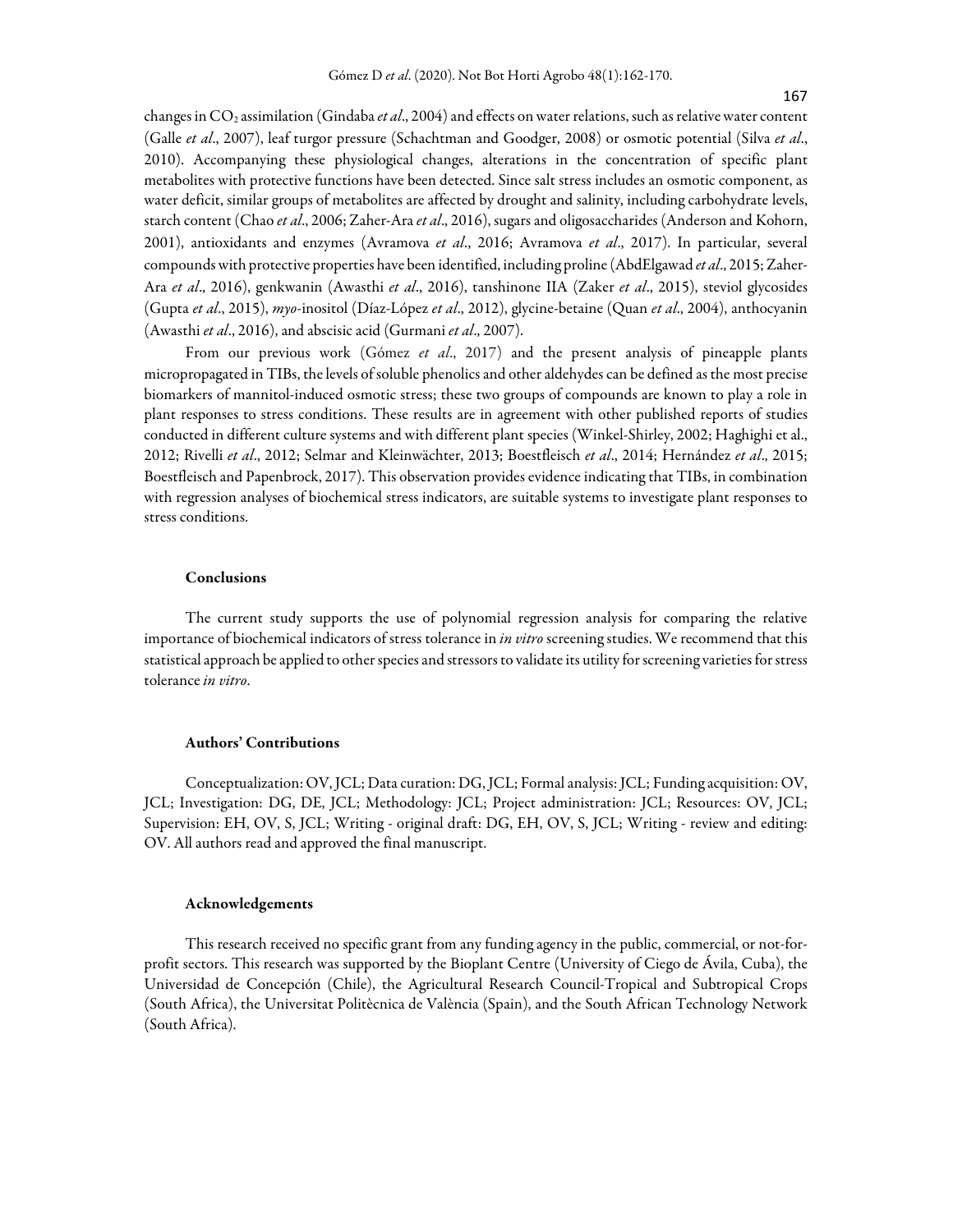168

## Conflict of Interests

The authors declare that there are no conflicts of interest related to this article

### References

- AbdElgawad H, De Vos D, Zinta G, Domagalska MA, Beemster GT, Asard H (2015). Grassland species differentially regulate proline concentrations under future climate conditions: an integrated biochemical and modelling approach. New Phytologist 208:354-369.
- Anderson C, Kohorn B (2001). Inactivation of *Arabidopsis* SIP1 leads to reduced levels of sugars and drought tolerance. Journal of Plant Physiology 158:1215-1219.
- Avramova V, AbdElgawad H, Zhang Z, Fotschki B, Casadevall R, Vergauwen L, Knapen D, Taleisnik E, Guisez Y, Asard H, Beemster GTS (2015). Drought induces distinct growth response, protection and recovery mechanisms in the maize leaf growth zone. Plant Physiology 169:1382-1396.
- Avramova V, Nagel KA, AbdElgawad H, Bustos D, DuPlessis M, Fiorani F, Beemster GT (2016). Screening for drought tolerance of maize hybrids by multi-scale analysis of root and shoot traits at the seedling stage. Journal of Experimental Botany 67:2453-2466.
- Avramova V, AbdElgawad H, Vasileva I, Petrova AS, Holek A, Mariën J, Beemster GT (2017). High antioxidant activity facilitates maintenance of cell division in leaves of drought tolerant maize hybrids. Frontiers in Plant Science 8:84.
- Awasthi P, Gupta AP, Bedi YS, Vishwakarma RA, Gandhi SG (2016). Mannitol stress directs flavonoid metabolism toward synthesis of flavones via differential regulation of two cytochrome p450 monooxygenases in Coleus forskohlii. Frontiers in Plant Science 7:985.
- Barker AV (1999). Foliar ammonium accumulation as an index of stress in plants. Communications in Soil Science and Plant Analysis 30:167-174.
- Boestfleisch C, Wagenseil NB, Buhmann AK, Seal CE, Wade EM, Muscolo A, Papenbrock J (2014). Manipulating the antioxidant capacity of halophytes to increase their cultural and economic value through saline cultivation. Annals of Botany PLANTS 6:plu046. https://doi.org/10.1093/aobpla/plu046
- Boestfleisch C, Papenbrock J (2017). Changes in secondary metabolites in the halophytic putative crop species Crithmum maritimum, Triglochin maritima and Halimione portulacoides as reaction to mild salt stress. PLoS ONE 12:e0176303. https://doi.org/10.1371/journal.pone.0176303
- Chao SK, Kim JE, Jong AP, Eom TJ, Kim WT (2006). Constitutive expression of abiotic stress-inducible hot pepper CaXTH3, which encodes a xyloglucan endotransglycosylase/hydrolase homolog, improves drought and salt tolerance in transgenic Arabidopsis plants. FEBS Letters 580:3136-3144.
- Daquinta M, Benegas R (1997). Brief review of tissue culture of pineapple. Pineapple News 3:7-9.
- Díaz-López L, Gimeno V, Simón I, Martínez V, Rodríguez-Ortega W, García-Sánchez F (2012). Jatropha curcas seedlings show a water conservation strategy under drought conditions based on decreasing leaf growth and stomatal conductance. Agricultural Water Management 105:48-56.
- Escalona M, Lorenzo JC, González B, Daquinta M, Borroto C, González JL, Desjardines Y (1999). Pineapple micropropagation in temporary immersion systems. Plant Cell Reports 18:743-748.
- Fernández RJ, Wang M, Reynolds JF (2002). Do morphological changes mediate plant responses to water stress? A steady state experiment with two C4 grasses. New Phytologist 155:79-88.
- Galle A, Haldimann P, Feller U (2007). Photosynthetic performance and water relations in young pubescent oak (Quercus pubescens) trees during drought stress and recovery. New Phytologist 174:799-810.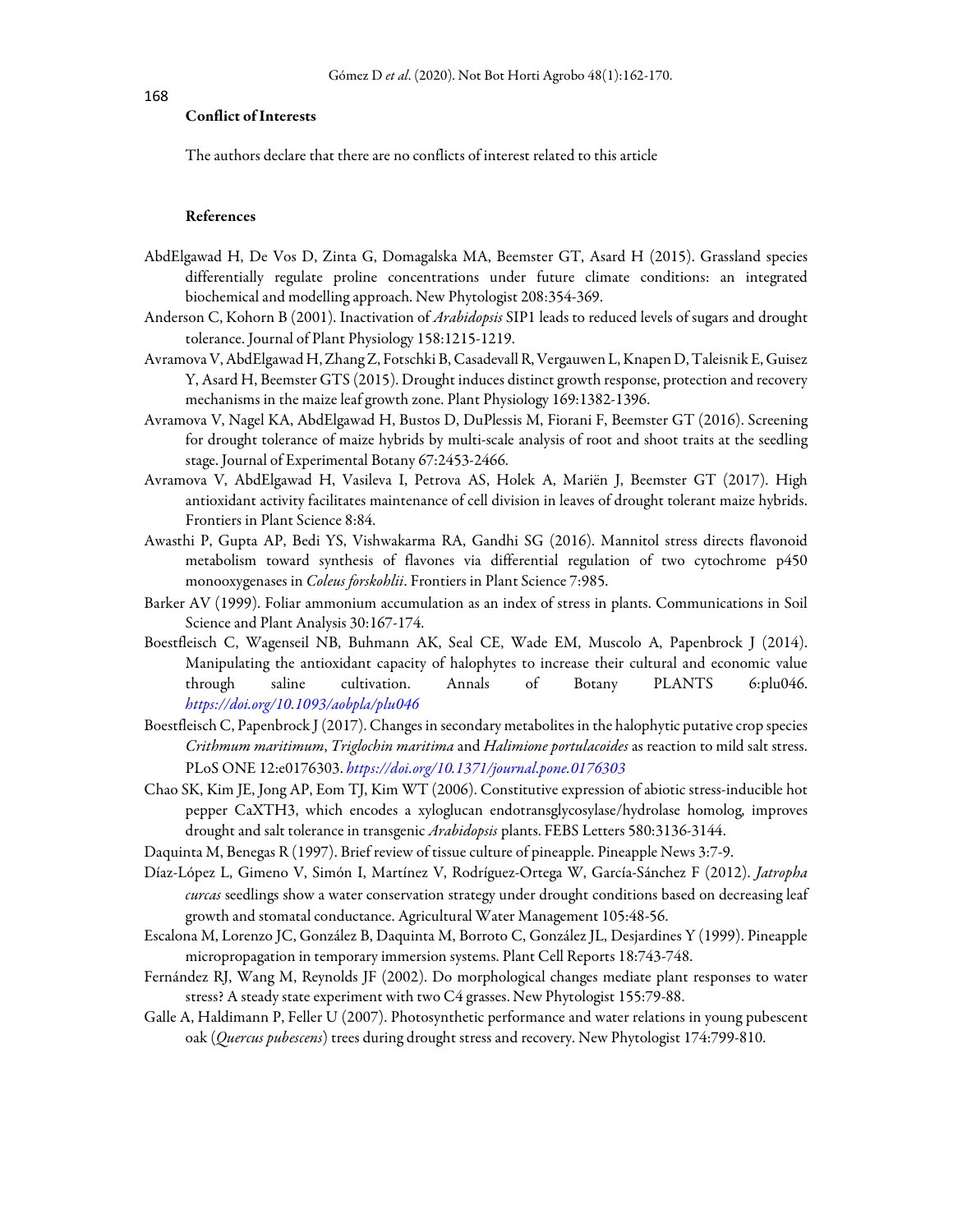- Gindaba J, Rozanov A, Negash L (2004). Response of seedlings of two Eucalyptus and three deciduous tree species from Ethiopia to severe water stress. Forest Ecology and Managment 201:119-129.
- Gómez D, Hernández L, Valle B, Martínez J, Cid M, Escalona M, Hernández M, Beemster GTS, Tebbe CC, Yabor L, Lorenzo JC (2017). Temporary immersion bioreactors (TIB) provide a versatile, cost-effective and reproducible in vitro analysis of the response of pineapple shoots to salinity and drought. Acta Physiologiae Plantarum 39:277.
- Gupta P, Sharma S, Saxena S (2015). Biomass yield and steviol glycoside production in callus and suspension culture of Stevia rebaudiana treated with proline and polyethylene glycol. Applied Biochemistry and Biotechnology 176:863-874.
- Gurmani AR, Bano A, Saleem M (2007). Effect of ABA and BA on growth and ion accumulation of wheat under salinity stress. Pakistan Journal of Botany 39:141-149.
- Gurr S, McPherson J, Bowles D (1992). Lignin and associated phenolic acids in cell walls. In: Wilkinson DL (Ed). Molecular Plant Pathology. Oxford Press, Oxford, pp 51-56.
- Haghighi Z, Modarresi M, Mollayi S (2012). Enhancement of compatible solute and secondary metabolites production in Plantago ovata Forsk. by salinity stress. Journal of Medical Plant Research 6:3495-3500.
- Heath R, Packer J (1968). Photoperoxidation in isolated chloroplast: I. Kinetics and stoichiometry of fatty acid peroxidation. Archives of Biochemistry and Biophysics 125:189-198.
- Hernández L, Loyola-González O, Valle B, Martínez J, Díaz-López L, Aragón C, Vicente O, Papenbrock J, Trethowan R, Yabor L, Lorenzo JC (2015). Identification of discriminant factors after exposure of maize and common bean plantlets to abiotic stresses. Notulae Botanicae Horti Agrobotanici Cluj-Napoca 43:589-598.
- Hoagland RE (1990). Alternaria cassiae alters phenylpropanoid metabolism in Sicklepod (Casia obstusifolia). Journal of Phytopathology 130:177-187.
- Hüve K, Bichele I, Kaldmäe H, Rasulov B, Valladares F, Niinemets Ü (2019). Responses of Aspen Leaves to Heatflecks: Both Damaging and Non-Damaging Rapid Temperature Excursions Reduce Photosynthesis. Plants 8:145.
- Ivanov Z (1989). The Agricultural Experimentation Pueblo y Educación, Havana, pp 332.
- Lichtenthaler HK (1987). Chlorophylls and carotenoids: pigments of photosynthetic biomembranes. Methods of Enzymology 148:350-382.
- Murashige T, Skoog F (1962). A revised medium for rapid growth and bioassays with tobacco tissue culture. Physiologiae Plantarum 5:473-497.
- Naik PM, Al-Khayri JM (2016). Abiotic and biotic elicitors–Role in secondary metabolites production through in vitro culture of medicinal plants. In: Shanker AK, Shanker C (Eds). Abiotic and Biotic Stress in Plants - Recent Advances and Future Perspectives. InTech, Al-Hassa, pp 247-277. http://dx.doi.org/10.5772/61442
- Peet MM, Willits D, Gardner R (1997). Response of ovule development and post-pollen production processes in male-sterile tomatoes to chronic, sub-acute high temperature stress. Journal of Experimental Botany 48:101-111.
- Porra R (2002). The chequered history of the development and use of simultaneous equations for the accurate determination of chlorophylls a and b. Photosynthesis Research 73:149-156.
- Quan R, Shang M, Zhang H, Zhao Y, Zhang J (2004). Engineering of enhanced glycine betaine synthesis improves drought tolerance in maize. Plant Biotechnology Journal 2:477-486.
- Rivelli A, De Maria S, Pizza S, Gherbina P (2012). Growth and physiological response of hydroponically grown sunflower as affected by salinity and magnesium levels. Journal of Plant Nutrition 33:1307-1323.
- Runeckles V (1982). Relative death rate: a dynamic parameter describing plant response to stress. Journal of Applied Ecology 295-303.
- Schachtman D, Goodger J (2008). Chemical root to shoot signaling under drought. Trends in Plant Science 13:281-287.